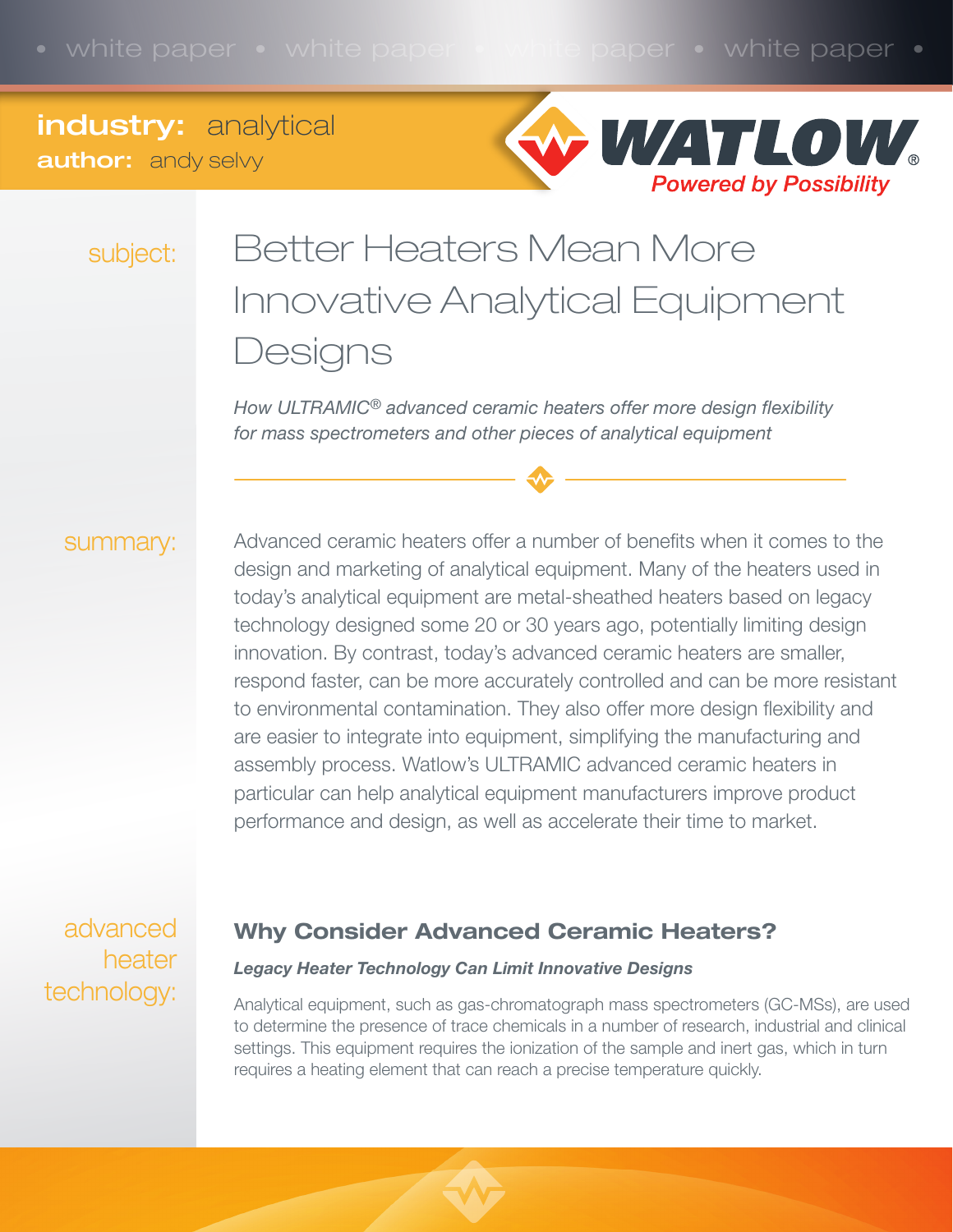Many of the heaters used in these machines today are metal sheathed, a long-standing technology that has been available for over 30 years. While such heaters are excellent for a wide variety of complex thermal applications, today's newer and more advanced analytical equipment requires higher performance and precision. Advanced ceramic heaters can achieve these higher performance and precision criteria while allowing for greater design flexibility and faster time to market.

To appreciate the contrast, it helps to understand some of the limitations faced by more traditional metal heaters. These heaters must be inserted into another block of metal inside the equipment to perform their thermal job. Because both the heater sheath and the block are made of metal, they cannot come into contact with the ion source, and often require additional electrical isolation. These design tradeoffs require a larger footprint, as well as a more complex assembly procedure.

Metal-sheathed heaters also typically require longer heat-up and cool-down time, given that there is more mass in the heater and holder combined. This results in slower system startup and changes between set points.

Advances in ceramic heater technology overcome many of these issues and offer greater design flexibility and performance. Advanced ceramic heaters allow equipment designers to:

- Free up room for new components
- Reduce the machine's overall footprint
- Increase machine accuracy and performance
- Simplify the manufacturing and assembly process

What follows are some of the details as to *how* Watlow's ULTRAMIC advanced ceramic heaters realize these benefits for equipment designers.

#### application: *Using ULTRAMIC Heaters to Heat an Ion Source*

To allow for better, more innovative designs, Watlow developed ULTRAMIC, an advanced, high-performance ceramic heater. ULTRAMIC advanced ceramic heaters are designed

for optimal performance in thermal applications where rapid thermal cycling and more precise control is required to ensure optimal effectiveness of the equipment and related processes.

ULTRAMIC heaters are constructed of aluminum nitride (AIN) and incorporate a thermally matched, proprietary heating element. These components, used together, can in the right circumstances, give rise to a number of unique properties:

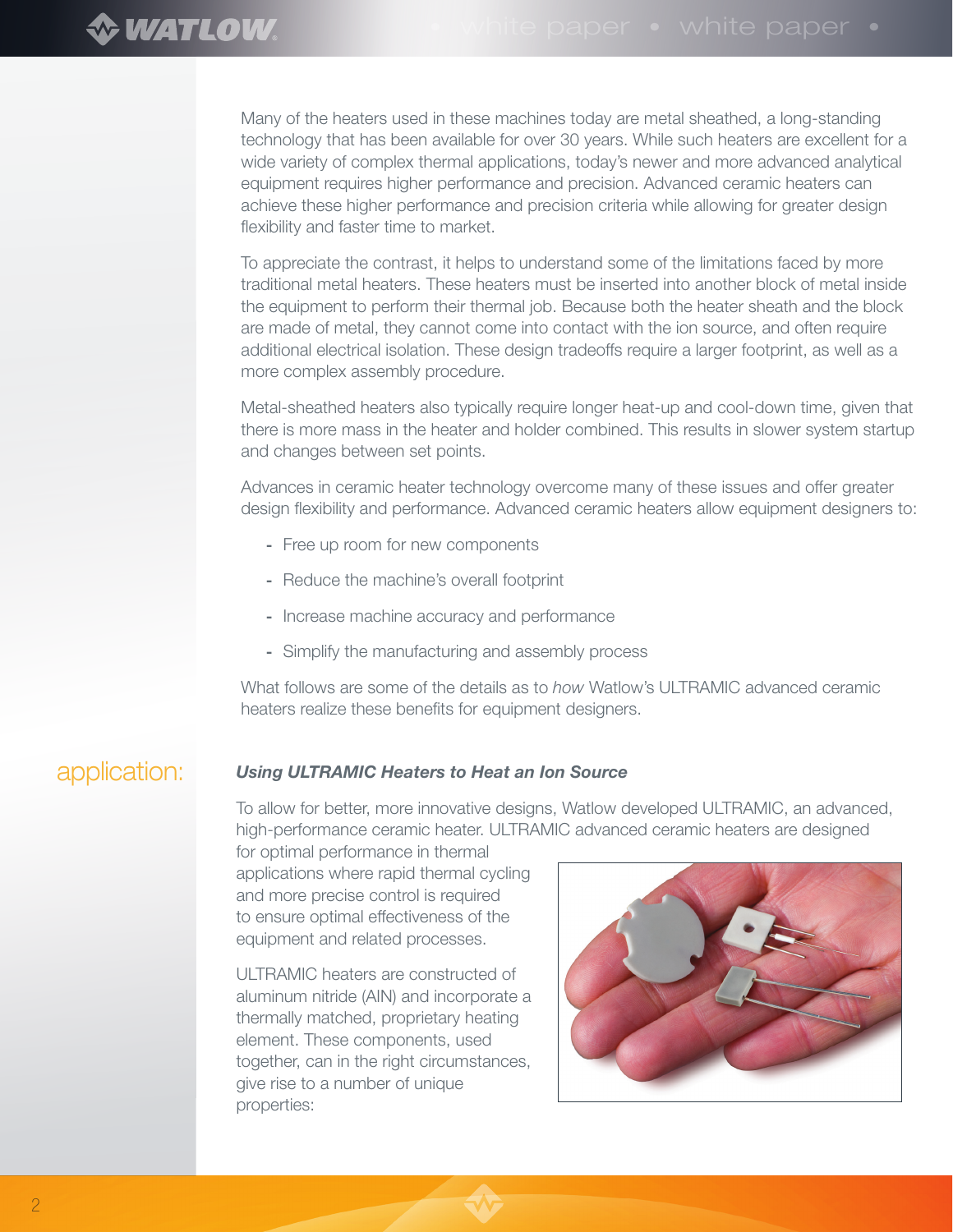- High electrical isolation, with low-leakage current
- Superior chemical resistance
- High thermal conductivity and fast temperature ramp (see ULTRAMIC heater ramp rate chart below)
- Superb temperature uniformity across the heater surface
- Incredible durability
- No open porosity

These unique properties provide a number of benefits when it comes to more advanced analytical equipment design.



*ULTRAMIC temperature ramp rate as a function of watt density. Test completed using Watlow's SERIES F4 temperature controller.*

|                                         | <b>ULTRAMIC</b><br><b>Heaters</b> | <b>Traditional Metal-Sheathed Heaters</b><br>in Mass Spectrometers |
|-----------------------------------------|-----------------------------------|--------------------------------------------------------------------|
| <b>Operate</b>                          | Up to $600^{\circ}$ C             | Up to 760°C (depending on insulation)                              |
| <b>Heat Ramp</b>                        | 150°C per second                  | 30°C per second                                                    |
| <b>Potential Watt</b><br><b>Density</b> | Up to 1000 W/in <sup>2</sup>      | Up to 200 W/in <sup>2</sup>                                        |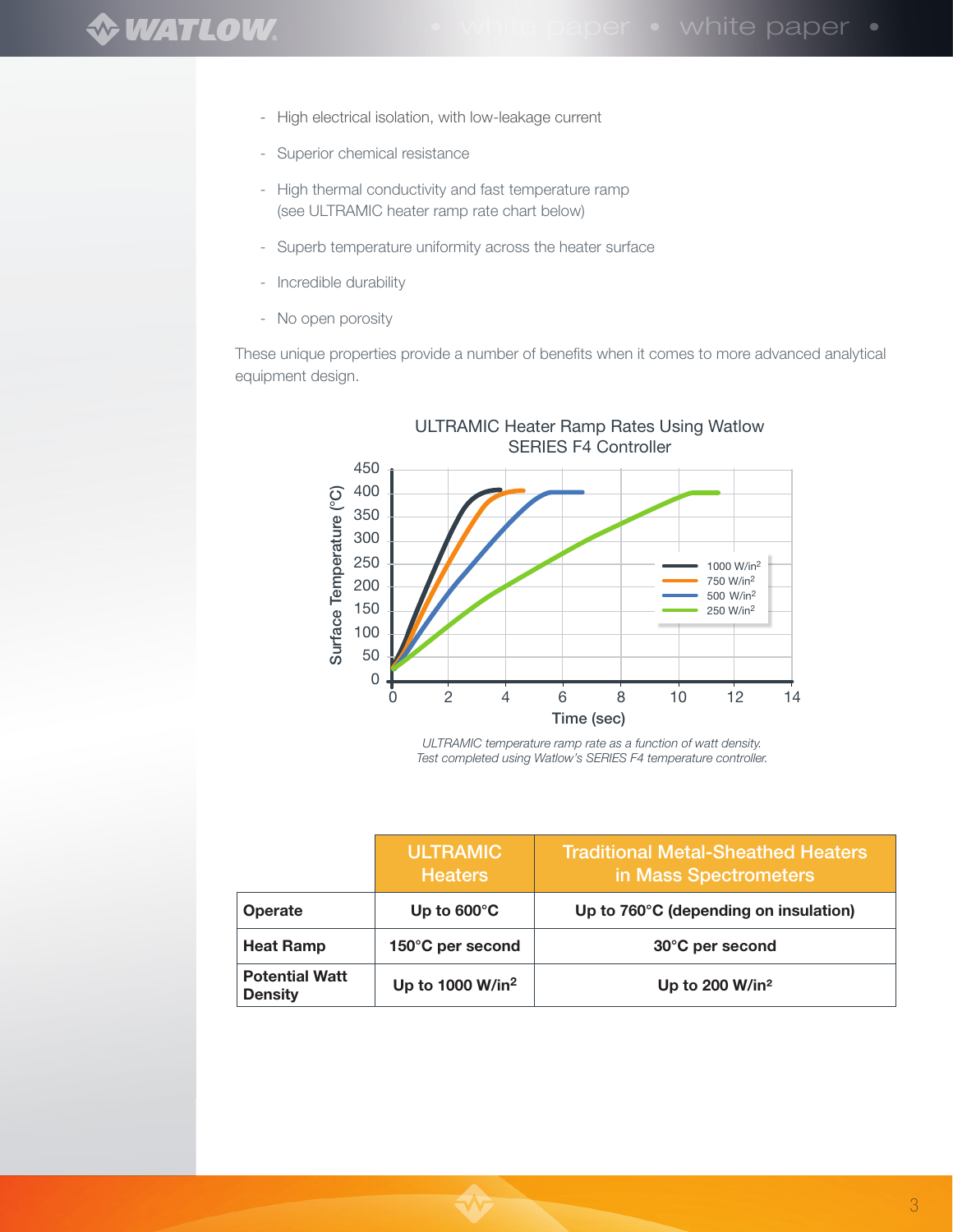ULTRAMIC vs. traditional design:

#### *Benefits of ULTRAMIC Heaters: Better Designs*

Improvement in a single component of a larger, more complex machine usually provides only incremental benefits. *However, when the limitations of that component also constrain the space of potential designs, improving that single component can lead to exponential improvements by opening up that space.*

Here are a few examples of design improvements that are possible by incorporating ULTRAMIC heaters:

#### *A Smaller Footprint*

The drive to reduce the overall footprint of analytical equipment puts pressure on each component to become smaller and more efficient. ULTRAMIC heaters are significantly smaller than traditional ion source heaters. As such, they can be implemented into smaller spaces and are able to directly contact the voltage source without neutralizing the ion particles required in the spectrometry process. This could also allow for room to add other components that improve the overall product—an additional fan, for example.

a wide range of shapes and sizes

ULTRAMIC advanced ceramic heaters can be formed into a wide variety of shapes and sizes enabling a more tailored and integrated solution.

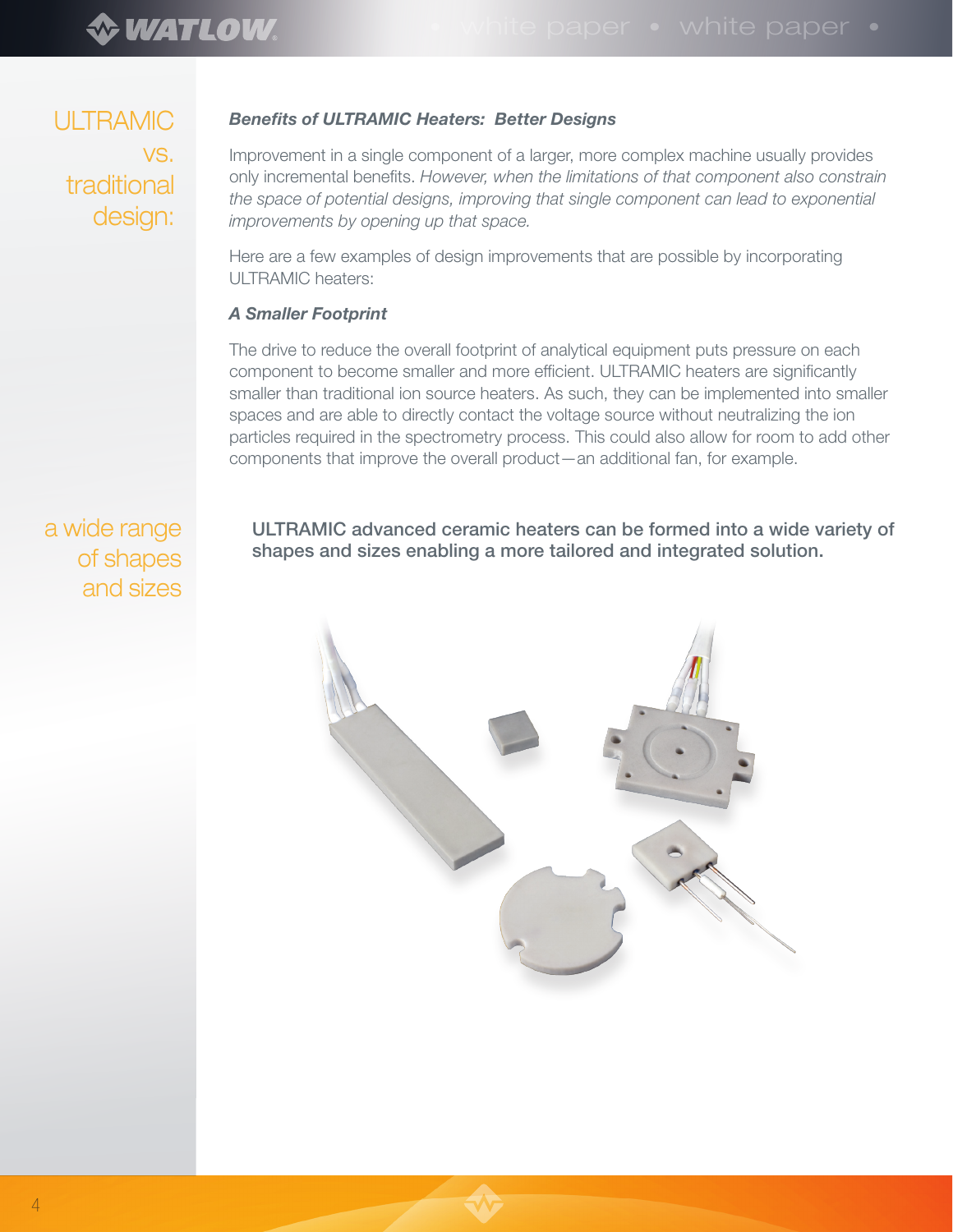#### *Faster Cycle Times*

As mentioned previously, metal sheath heaters take longer to heat up and to cool down. This means a noticeable delay in achieving setpoints and more frequent and dramatic cycling. ULTRAMIC heaters heat and cool quickly, with an ultra-fast ramp rate of up to 150°C (270°F) per second (depending on the application, heater design and process parameters). This significant improvement in speed results in more rapid processing of samples.

#### *Cleaner Operation*

When making delicate measurements in the parts-per-million range (or finer), a small amount of contamination can ruin testing. The carefully controlled sintering process used for ULTRAMIC heaters produces a heater with virtually no porosity, making it an ideal choice for applications requiring a "clean" operating environment. Metal sheath heaters, on the other hand, have a known tendency to outgas, which can create challenges with respect to maintaining a clean operating environment. ULTRAMIC heaters do not outgas, release much less heat into the ambient environment (aka heat loss) and are completely vacuum compatible.

# benefits of ULTRAMIC heaters:

#### *The Business Case*

All of the above benefits point to how ULTRAMIC heaters can help create better products for analytical applications. For example, a mass spectrometer using ULTRAMIC heaters is more likely to be smaller, faster, cleaner and more accurate—all qualities that will appeal to customers buying advanced analytical equipment.

Better products do not always *necessarily* make the most business sense, however. (Ever hear of Betamax? Or Google Glass, for that matter?) Thus, it is incumbent on any manufacturer to ensure that a strong and compelling business case can be made for any new product.

Fortunately, a strong business case can be made that rationalizes the use of advanced ceramic heaters for analytical equipment.

#### *Easier Integration Means Faster Assembly*

As previously mentioned, ULTRAMIC advanced ceramic heaters can come into direct contact with the ion source. This by itself is a significant advantage over metal sheath heaters, as there is no effect on the ionization of application. Additionally, ceramic heaters can withstand high voltages and do not require additional insulation. Furthermore, ULTRAMIC can be machined to precisely fit the space where needed. These innate design features reduce the number of components needed, as well as the complexity of the assembly process. Faster and easier assembly results in greater manufacturing efficiency.